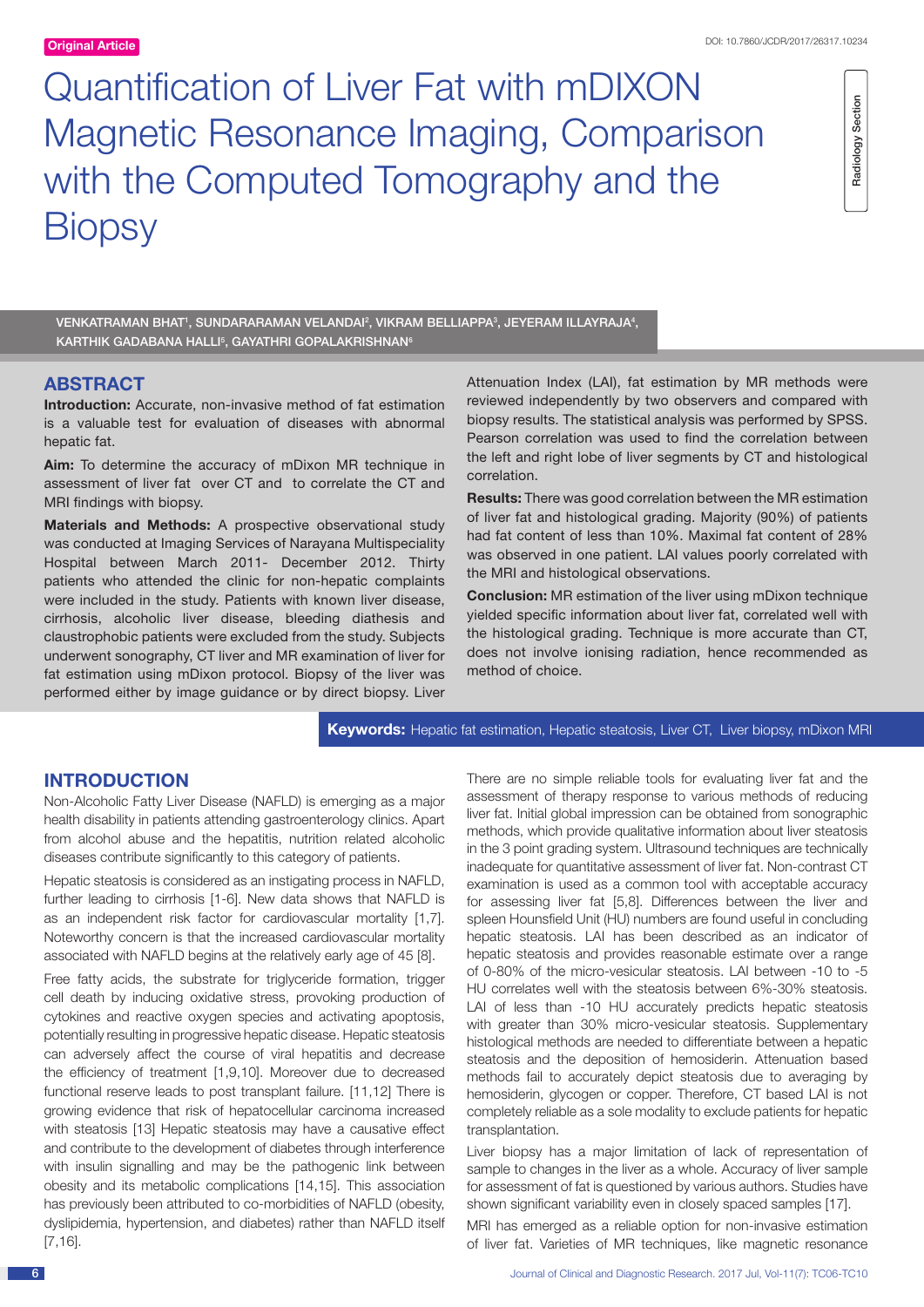spectroscopy, conventional in -phase and opposed phase imaging, conventional fat suppression imaging of liver fat and complex chemical shift based water-fat suppression methods have provided various options for assessing fat. Each methodology with its merits and limitations has been tried as practical options for estimation of liver fat. mDIXON is one MRI technique which evaluates fat fraction of the liver. This study was envisaged to validate mDixon MRI as an effective method of liver fat assessment and compare the results with earlier evaluation methods like liver fat estimation by CT and liver biopsy.

# **Materials and methods**

A prospective observational study was conducted at Imaging Services of Narayana Multispeciality Hospital between March 2011 to December 2012. The study was approved by the Institutional Review Body. 30 patients who attended gastroenterology clinic for non-hepatic complaints were included in the study. Group also consisted of liver donors. Written informed content was taken by all patients. Patients with known liver disease, cirrhosis, suspected steatosis, alcoholic liver disease were excluded from the study. Also patients with bleeding diatheses and claustrophobic patients were also excluded from the study. Clinical examination, estimation of body mass was recorded in all patients. All patients selected underwent screening sonographic evaluation of the abdomen, CT evaluation for estimation of fat (LAI) and subsequently MRI evaluation of the upper abdomen using the mDixon protocol. Within an interval of a week, patients had liver biopsy. Ultrasound observations were only utilised to exclude focal lesions and gross morphological changes. Results of liver attenuation index, estimated percentage of fat by MR method and histological grading were correlated. CT examination was performed with 64 detector-row helical scanner [VCT:GE Healthcare Wakesha, WI)] in 30 subjects. Contiguous axial images were acquired through the liver with 10 mm collimation during a single breath hold without intravenous contrast agent administration, prior to contrast enhanced study. The unenhanced CT images were retrospectively reviewed with an advanced workstation (Advantage 4 GE) by a radiologist, blinded to pathologic and surgical findings. For each case, liver attenuation was measured by 25 random circular Region of Interest (ROI), five each obtained from five cross sectional images. For each ROI, we selected the largest possible ROI and avoided areas of visible hepatic vascular and biliary structures to represent liver parenchymal attenuation. Our ROI's ranged from 200 to 400 mm<sup>2</sup>. The ROI values were averaged as mean attenuation. Splenic HU obtained from three regions were measured as internal control. Largest possible ROI was obtained whenever possible (200-400 mm<sup>2</sup>). LAI was derived from the difference in mean hepatic and splenic attenuation.

MRI examination of liver was done with a 1.5 T Achieva MR system (Philips Healthcare, Netherlands) with a 4-element SENSE Body array receive coil was used. Anatomic imaging of entire upper abdomen was performed with axial, free-breathing single-shot Turbo Spin Echo (TSE) sequence. A commercially available version of mDIXON sequence package was used to acquire fat and water images of entire liver. The mDIXON technique combines a 2-point DIXON method with the implementation of flexible echo times. Following were the imaging parameters: 3D T1-FFE sequence, 2-echoes: TE1=1.8 msec, TE2=4.0 msec, TR=5.2 msec, Flip angle=15, SENSE parallel imaging with acceleration factor 2.0 in phase-encoding direction.

Breath-hold duration was 13.5 seconds, and a respiratory sensor was used to monitor compliance. Axial volume was acquired and 34 slices (6 mm each) were reconstructed with voxel size of 2.2 mm X 2.0 mm. Signal averages = 1. Auto B0 shim was performed over Field of View (FOV) per patient. The entire protocol lasted 15- 20 minutes. Sequence optimization was done on normal volunteers (for the available 4-element RF coil). Signal-to-noise ratio, spatial resolution and breath-hold duration were optimized by varying the voxel size, SENSE factor, and Repetition Time (TR). Data for each 2-echo mDIXON sequence was reconstructed on the MR system using the available standard single-peak spectral model of fat. Each sequence yielded four images per slice: water only, fat only, in-phase, out-phase. From the DICOM "water" and "fat" images, a pixel-wise "signal fat-fraction" parameter map was generated as follows using an offline post-processing tool:

## Fat percentage  $=$  SI (fat)  $\times$  100

#### $SI(W + F)$

Where SI is the pixel signal intensity on the reconstructed fat and water images. Images were independently analysed by two radiologists, documenting direct reading of percentage of fat in all eight hepatic segments using an ROI of 200-300 mm. Also, larger 800-1600 mm<sup>2</sup> measurements were documented for right and left lobe of liver. Care was taken to select only representative regions and avoiding blood vessels or region with artefacts. Biopsy samples consisted of total 61 samples 31 from right lobe (17 from segment 7, 14 from segment 8); 30 from left lobe (segment 3 or 4) of liver obtained with true-cut gun during open surgery. One patient had two samples from right lobe. Histological grading consisted of 0-4 grades, by demonstration of fat vesicles in the field of view according to the well established method. Liver biopsy was scored using the NASH-CRN [18] histological scoring system. Liver samples were graded as 0-2 for hepatocellular balooning, 0-3 for steatosis, lobular inflammation and 0-4 for fibrosis. NAFLD Activity Score (NAS) was derived from first three components, ranges from 0-8. Fibrosis is considered characteristic of cirrhosis as per NASH-CRN histological scoring system [18,19]. All the samples were reviewed by a single blinded observer.

#### **Statistical ANALYSIS**

The statistical analysis was performed by SPSS. Pearson correlation was used to find the correlation between the left and right lobe of liver segments by CT and histological correlation.

Continuous variables of age, BMI, liver segment and right and left lobes were expressed as mean and standard deviation and range. Gender was expressed as frequency and percentage.

Student's t-test was used to find the significant difference between the right and left lobe with CT and MRI findings. The p-value<0.05 was considered as statistically significant. Inter-observer intra class correlation was measured with Bland-Altman curve with output expressed with 95% confidence interval.

#### **Results**

Study group consisted of 23 males and seven females. Patients were aged between 24-63 years with a mean of 46 years. Bodymass index varied between 18-28 kg/m<sup>2</sup>, with a mean of 24 kg/m<sup>2</sup>. Liver Fat Index (LFI) of right lobe varied between -15 to 9. Values for the left lobe varied between -3 to 9. Large majority of the patient had values between 5-10 HU (93%) for right lobe and 87% of the left lobe. There was no significant correlation between age groups, gender or BMI and the estimated liver fat. MRI evaluation of the liver fat revealed fat content variation from 5.5% to 24.7% for right lobe and 5% to 23% for the left lobe of liver [Table/Fig-1].

MR and CT images of ROI measurements in patient with high fat content (histologically) [Table/Fig-2a] and one with low fat values [Table/Fig-2b] are illustrated. Segments of the liver showed heterogeneity in the values although not statistically significant. Size of the ROI in relation to the segment evaluated was critical in getting more consistent results. On analysis there was significant correlation between the LAI of the right lobe and percentage of fat on histology {t=0.396(30)}, p=0.03, however no significant correlation is noted for the left lobe  $\{t = -0.073(30)\}$ , p=0.7. Also, no significant correlation was noted between the calculated fat percentage by CT and MR.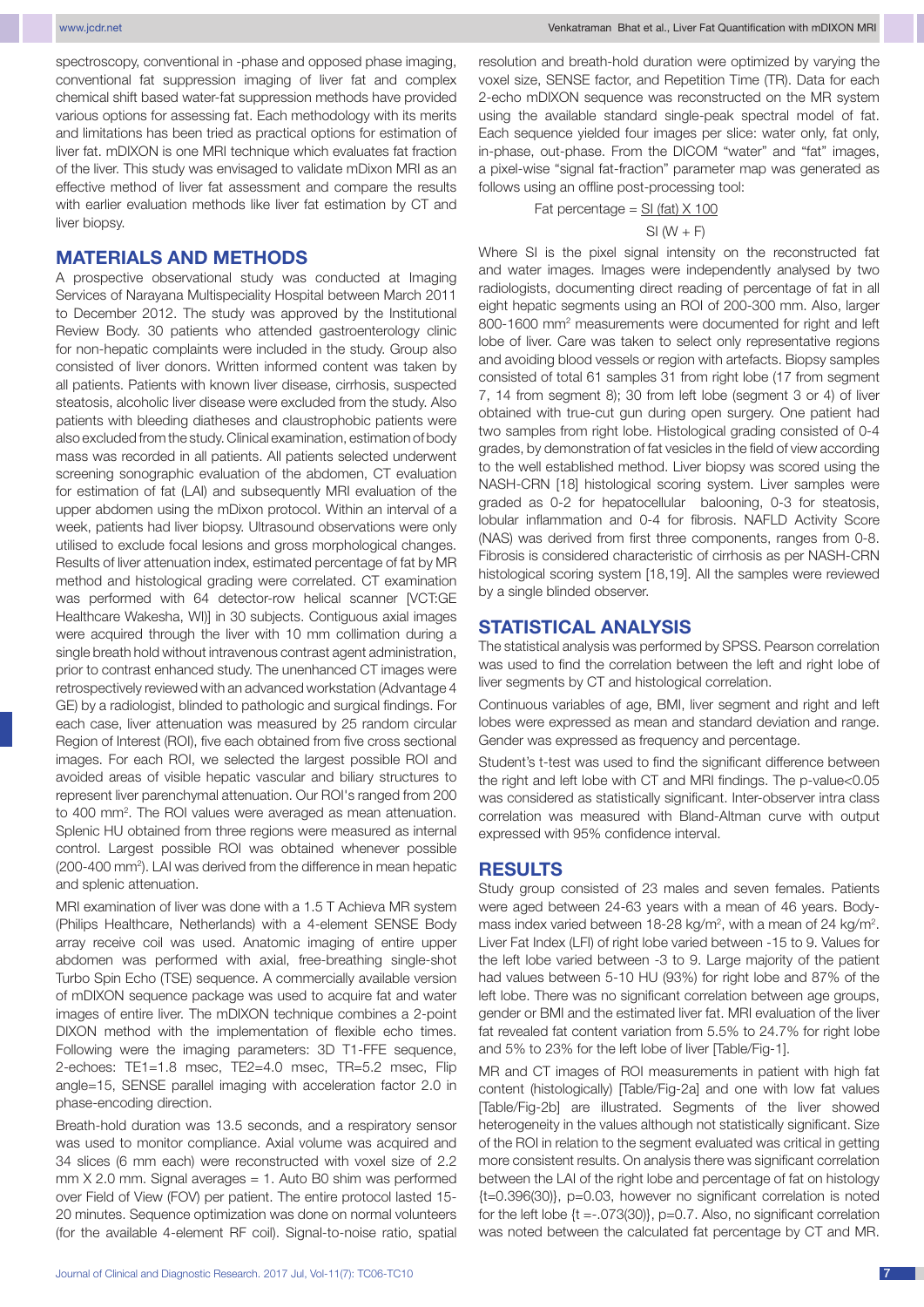There was significant correlation between estimated fat by MRI and histology for both left and right lobe (LLL p=0.4, p=0.03, RLL p=0.51 p=0.004) [Table/Fig-3,4]. Significant correlation of fat estimation of right lobe was possible by CT as well as MRI (p=0.013). There was good inter-observer agreement in MR readings for assessment of both lobes. On analysis with Bland -Altman curve there was very high ICC closer to one with a narrow confidence limit, showing that the two observers more or less reported the same values (ICC=0.995 for right lobe and ICC=0.984 for the left lobe) [Table/ Fig-5]. MR evaluation of individual segments of the liver revealed, segment 7 showed most linear correlation with the histological assessment (p=0.03).

## **Discussion**

Non-invasive estimation of liver fat is extremely crucial for patient selection for organ donation. Amongst existing methods, MRI is the most accurate methodology for liver fat estimation. CT technique, by LAI, correctly predicts the degree of micro-vesicular steatosis in 90% of the patients [8]. LAI values between – 10 to 5 HU correctly predicted hepatic steatosis in 6%-30%. LAI greater than 5 HU excludes hepatic steatosis in 95%. Despite acceptable accuracy, CT methods do not preclude the liver biopsy in patients with a low LAI. Radiation associated with CT is an additional undesirable aspect. DIXON MR techniques and spectroscopy are utilised for liver fat estimation. In MR techniques exploit the difference in precession frequencies of fat and water to decompose the MR signal into fat and water signal components. Advanced magnitude-based and complex chemical shift based MRI fat quantification techniques

| <b>Parameter</b> | <b>Overall</b><br>$(n=30)$ | <b>CT</b>                | <b>MRI</b>      | Histol-<br>ogy |
|------------------|----------------------------|--------------------------|-----------------|----------------|
| Age *            | $46.56 \pm 10$             |                          |                 |                |
| Gender-Male      | 23 (77%)                   |                          |                 |                |
| Female           | 7(23%)                     |                          |                 |                |
| <b>BMI</b>       | $24.26 \pm 2.3$            |                          |                 |                |
| Right lobe- mean |                            | $1.1(-15 \text{ to } 9)$ | $6.3(5.5-24.7)$ | $< 5\%$        |
| Left lobe-mean   |                            | $1.3$ (-3 to 9)          | $8.5(5-23)$     | $< 5\%$        |
| Liver seg 1      |                            |                          | 9.1             | $< 5\%$        |
| Liver seg 2      |                            |                          | 7.4             | $< 5\%$        |
| Liver seg 3      |                            |                          | 7.6             | $< 5\%$        |
| Liver seg 4      |                            |                          | 6.4             | $< 5\%$        |
| Liver seg 5      |                            |                          | 6.1             | $< 5\%$        |
| Liver seg 6      |                            |                          | 6.6             | $< 5\%$        |
| Liver seg 7      |                            |                          | 6.0             | $< 5\%$        |
| Liver seg 8      |                            |                          | 4.8             | $< 5\%$        |

**[Table/Fig-1]:** Table showing demographic characters and correlation between liver histology, CT and novel magnetic resonance imaging method (mDIXON) in our patients.



**[Table/Fig-2]:** a) Axial MRI (mDIXON) and CT section of the liver showing location of region of interest (ROI 1,2) in right and left lobes and mesentery (ROI 3). MR images provide direct measurement of fat percentage. CT LAI index is mean of averaged multiple values. A table of MR, CT values and histology in patient with high fat (<66%) is shown; b) Grey scale and colour coded fat maps in a patient with 4% liver fat.

|                                                                                                                                                                                                                                                                                                                                                                          |                                                                                         | <b>Correlations</b> |                |                  |                                             |           |
|--------------------------------------------------------------------------------------------------------------------------------------------------------------------------------------------------------------------------------------------------------------------------------------------------------------------------------------------------------------------------|-----------------------------------------------------------------------------------------|---------------------|----------------|------------------|---------------------------------------------|-----------|
|                                                                                                                                                                                                                                                                                                                                                                          | <b>Test used</b>                                                                        | <b>RLLCT</b>        | <b>RL HIST</b> | Liv <sub>5</sub> | Liv <sub>6</sub>                            | Liv7      |
| <b>RLLCT</b>                                                                                                                                                                                                                                                                                                                                                             | Pearson Correlation                                                                     | 1                   | $0.396*$       | $-0.014$         | 0.101                                       | 0.022     |
|                                                                                                                                                                                                                                                                                                                                                                          | Sig. (2-tailed)                                                                         |                     | 0.030          | 0.942            | 0.594                                       | 0.909     |
|                                                                                                                                                                                                                                                                                                                                                                          | N                                                                                       | 30                  | 30             | 30               | 30                                          | 30        |
| RL HIST<br>Pearson Correlation<br>Sig. (2-tailed)                                                                                                                                                                                                                                                                                                                        |                                                                                         | $0.396*$            | 1              | $0.460*$         | $0.512**$                                   | $0.458*$  |
|                                                                                                                                                                                                                                                                                                                                                                          |                                                                                         | 0.030               |                | 0.011            | 0.004                                       | 0.011     |
|                                                                                                                                                                                                                                                                                                                                                                          | N                                                                                       | 30                  | 30             | 30               | 30                                          | 30        |
| Liv <sub>5</sub>                                                                                                                                                                                                                                                                                                                                                         | Pearson Correlation                                                                     | $-0.014$            | $0.460*$       | $\mathbf{1}$     | $0.966**$                                   | $0.942**$ |
|                                                                                                                                                                                                                                                                                                                                                                          | Sig. (2-tailed)                                                                         | 0.942               | 0.011          |                  | $<$ 0.001                                   | < 0.001   |
|                                                                                                                                                                                                                                                                                                                                                                          | N                                                                                       | 30                  | 30             | 30               | 30                                          | 30        |
| Liv <sub>6</sub>                                                                                                                                                                                                                                                                                                                                                         | Pearson Correlation                                                                     | 0.101               | $0.512**$      | $0.966**$        | 1                                           | $0.958**$ |
|                                                                                                                                                                                                                                                                                                                                                                          | Sig. (2-tailed)                                                                         | 0.594               | 0.004          | < 0.001          |                                             | < 0.001   |
|                                                                                                                                                                                                                                                                                                                                                                          | N                                                                                       | 30                  | 30             | 30               | 30                                          | 30        |
| Liv7                                                                                                                                                                                                                                                                                                                                                                     | Pearson Correlation                                                                     | 0.022               | $0.458*$       | $0.942**$        | $0.958**$                                   | 1         |
|                                                                                                                                                                                                                                                                                                                                                                          | Sig. (2-tailed)                                                                         | 0.909               | 0.011          | 0.000            | 0.000                                       |           |
|                                                                                                                                                                                                                                                                                                                                                                          | N                                                                                       | 30                  | 30             | 30               | 30                                          | 30        |
| Liv <sub>8</sub>                                                                                                                                                                                                                                                                                                                                                         | Pearson Correlation                                                                     | $-0.062$            | $0.406*$       | $0.926**$        | $0.914**$                                   | $0.961**$ |
|                                                                                                                                                                                                                                                                                                                                                                          | Sig. (2-tailed)                                                                         | 0.746               | 0.026          | < 0.001          | < 0.001                                     | < 0.001   |
|                                                                                                                                                                                                                                                                                                                                                                          | N                                                                                       | 30                  | 30             | 30               | 30                                          | 30        |
| <b>RT</b>                                                                                                                                                                                                                                                                                                                                                                | Pearson Correlation                                                                     | 0.152               | $0.510**$      | $0.938**$        | $0.960**$                                   | $0.956**$ |
|                                                                                                                                                                                                                                                                                                                                                                          | Sig. (2-tailed)                                                                         | 0.422               | 0.004          | < 0.001          | < 0.001                                     | < 0.001   |
|                                                                                                                                                                                                                                                                                                                                                                          | N                                                                                       | 30                  | 30             | 30               | 30<br><b>RLLCT GRADE</b><br>$\circ$<br>8:80 | 30        |
| $\circ$<br>$\circ$<br>$3.00 -$<br>15.00<br>$2.50 -$<br>MRI RLL %<br>0.0<br>0 <sup>o</sup><br>BL_HIST GRADE<br>RL_H <sub>50</sub> -<br>1.00-<br>5.00<br><b>CODO CO</b><br>$0.00 -$<br>0.50<br>$^{7.00}$<br>$\circ$<br>0.00<br>3.000<br>3.00<br>CTGrade<br>2,00<br>1,00<br>00<br>0.00<br>5.00<br>25.00<br><b>RLL HIST - Grade</b><br>15.00<br>20.00<br>10.00<br>RT LL FAT% |                                                                                         |                     |                |                  |                                             |           |
|                                                                                                                                                                                                                                                                                                                                                                          | [Table/Fig-3]: Distribution of fat in right lobe of liver segments by CT and histologi- |                     |                |                  |                                             |           |

ation. chart, representative 3-D bar diagram and scatter grapl Correlation is significant at the 0.05 level (2-tailed). \*\*. Correlation is significant at the 0.01 level (2-tailed \*HIST – Histology, CT – Computed tomography, MRI – Magnetic resonance imaging, RLL – Right lobe of liver, Liv= Liver

have been developed. "Proton Density Fat Fraction" (PDFF) defined as the proportion of mobile proton density in liver tissue attributable to fat is used as a non-invasive biomarker of liver fat content. These techniques use a low flip angle (relative to repetition time) to minimize T1 bias. They also acquire multiple echoes per excitation to permit correction for T2\* effects, and address the multi-frequency interference effects of fat.

Original DIXON technique requires time-consuming acquisition of in-phase and out-phases gradient echo images [20]. These are then added to get "water-only images", and subtracted to get "fat-only" images. The sequence has limited possibilities to simultaneously optimize for spatial resolution, slice thickness, and ability to acquire data in a single breath-hold for liver imaging.

The modified DIXON (m DIXON) technique, utilised in this study has the technical advantage of short acquisition time and superior spatial resolution [21]. Results from this technique also correlates well with MRI fat fraction calculated by DIXON/IOP method for fat assessment in adult and paediatric patients with NAFLD [3,12,15]. MR Spectroscopy (MRS) although an accurate method to determine "proton density fat fraction requires long acquisition time, has sampling errors and estimate PDFF from one location [22- 28]. mDIXON techniques, on the other hand, can estimate PDFF from multiple sections covering the entire liver in a short breath-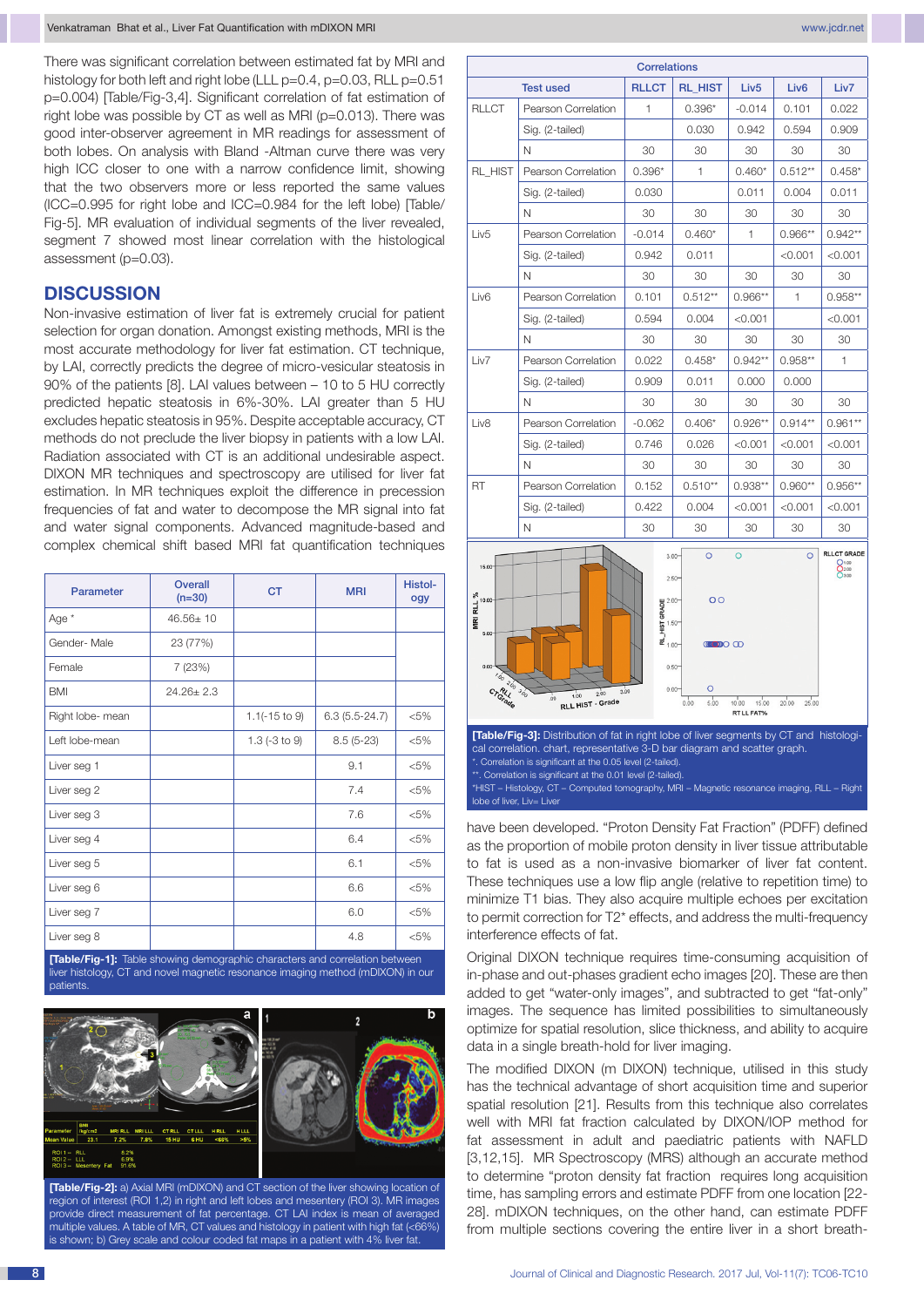| <b>Correlations</b>                                                                                                                                                                                                                                                                                                                                                                                                       |                     |                   |             |                  |                  |           |           |
|---------------------------------------------------------------------------------------------------------------------------------------------------------------------------------------------------------------------------------------------------------------------------------------------------------------------------------------------------------------------------------------------------------------------------|---------------------|-------------------|-------------|------------------|------------------|-----------|-----------|
|                                                                                                                                                                                                                                                                                                                                                                                                                           |                     | LL<br><b>HIST</b> | <b>LLCT</b> | Liv <sub>2</sub> | Liv <sub>3</sub> | Liv4      | @LT       |
| LL.<br><b>HIST</b>                                                                                                                                                                                                                                                                                                                                                                                                        | Pearson Correlation | 1                 | $-0.073$    | 0.309            | $0.449*$         | $0.446*$  | $0.402*$  |
|                                                                                                                                                                                                                                                                                                                                                                                                                           | Sig. (2-tailed)     |                   | 0.702       | 0.132            | 0.015            | 0.015     | 0.031     |
|                                                                                                                                                                                                                                                                                                                                                                                                                           | N                   | 30                | 30          | 25               | 29               | 29        | 29        |
| LLCT                                                                                                                                                                                                                                                                                                                                                                                                                      | Pearson Correlation | $-0.073$          | 1           | $-0.344$         | $-0.316$         | $-0.236$  | $-0.263$  |
|                                                                                                                                                                                                                                                                                                                                                                                                                           | Sig. (2-tailed)     | 0.702             |             | 0.092            | 0.095            | 0.217     | 0.169     |
|                                                                                                                                                                                                                                                                                                                                                                                                                           | N                   | 30                | 30          | 25               | 29               | 29        | 29        |
|                                                                                                                                                                                                                                                                                                                                                                                                                           | Pearson Correlation | 0.309             | $-0.344$    | 1                | $0.896**$        | $0.868**$ | $0.838**$ |
| Liv <sub>2</sub>                                                                                                                                                                                                                                                                                                                                                                                                          | Sig. (2-tailed)     | 0.132             | 0.092       |                  | < 0.001          | < 0.001   | < 0.001   |
|                                                                                                                                                                                                                                                                                                                                                                                                                           | N                   | 25                | 25          | 25               | 25               | 24        | 25        |
|                                                                                                                                                                                                                                                                                                                                                                                                                           | Pearson Correlation | $0.449*$          | $-0.316$    | $0.896**$        | 1                | $0.870**$ | $0.895**$ |
| Liv <sub>3</sub>                                                                                                                                                                                                                                                                                                                                                                                                          | Sig. (2-tailed)     | 0.015             | 0.095       | < 0.001          |                  | < 0.001   | $<$ 0.001 |
|                                                                                                                                                                                                                                                                                                                                                                                                                           | N                   | 29                | 29          | 25               | 29               | 28        | 29        |
|                                                                                                                                                                                                                                                                                                                                                                                                                           | Pearson Correlation | $0.446*$          | $-0.236$    | $0.868**$        | $0.870**$        | 1         | $0.832**$ |
| Liv4                                                                                                                                                                                                                                                                                                                                                                                                                      | Sig. (2-tailed)     | 0.015             | 0.217       | < 0.001          | <0.001           |           | $<$ 0.001 |
|                                                                                                                                                                                                                                                                                                                                                                                                                           | N                   | 29                | 29          | 24               | 28               | 29        | 28        |
|                                                                                                                                                                                                                                                                                                                                                                                                                           | Pearson Correlation | $0.402*$          | $-0.263$    | $0.838**$        | $0.895**$        | $0.832**$ | 1         |
| @LT                                                                                                                                                                                                                                                                                                                                                                                                                       | Sig. (2-tailed)     | 0.031             | 0.169       | < 0.001          | < 0.001          | < 0.001   |           |
|                                                                                                                                                                                                                                                                                                                                                                                                                           | N                   | 29                | 29          | 25               | 29               | 28        | 29        |
| LL_CT GRADE<br>$\circledcirc$<br>$\circ$<br>$2.00 -$<br>O <sub>3.00</sub><br>12.00<br>4.00<br>$\overline{O}$ s.co<br>10.00<br>1.50<br>6.00<br>LLL MRI %<br>8.00<br>LL_HIST GRADE<br>8.00<br>6.00<br><b>ODDD 0000</b><br>1.00<br>4.00<br>2.00<br>0.50<br>0.00<br>UL CT Grade<br>0.00 <sup>o</sup><br>O<br>2.00<br>1.00<br>$\infty$<br>10.00<br>20.00<br>25'00<br>500<br>15.00<br>LLL HISTO Grade<br>LT LL Fat%             |                     |                   |             |                  |                  |           |           |
| [Table/Fig-4]: Distribution of fat in left lobe of liver segments by CT and histological<br>correlation. chart, representative 3-D bar diagram and scatter graph.<br>*. Correlation is significant at the 0.05 level (2-tailed).<br>**. Correlation is significant at the 0.01 level (2-tailed).<br>HIST - Histology, CT - Computed tomography, MRI - Magnetic resonance imaging, LLL - Left<br>lobe of liver, Liv= Liver |                     |                   |             |                  |                  |           |           |

hold period of just 15-20 seconds [20]. Many conventional MR techniques for fat assessment have intrinsic limitations like T1 bias or T2 decay or frequency interfering effects due to protons in fat.

Our observations regarding the accuracy of estimation of fat in segments of liver, are consistent with the outcome of many other observers [1, 2, 27, 28]. Estimation of right lobe liver fat showed good correlation between CT and MR technology whereas there was no significant correlation in the evaluation of the left lobe. MRI showed more significant histological correlation compared to the CT, in evaluation of both lobes. Evaluation of the liver fat in individual sub segments showed slight variation in the values which were not statistically significant. Among the liver segment, most accurate correlation with histology was observed with segment seven. Thus, individual values of other segments did not significantly improve to the accuracy of overall interpretation. Estimation by a large ROI of right and left lobe of liver appeared to correlate much better with histological correlation as against individual sub-segments. It is of interest observe the inverse relationship between advanced fibrosis and degree of hepatic steatosis as documented in the literature [3]. Development of a stage 4 histological changes, characterised by fibrosis lead to decreased fat content in patients with NAFLD.

Earlier MR studies using PDFF and histology-determined steatosis shows significant inverse correlation with fat fraction in the advanced disease state. Findings are further substantiated by altered biochemical profile as reflected by higher GGT, AST to ALT ratio, INR as well as liver histology [15]. Thus, interpretation of the



Left lobe inter observer Intra class correlation for agreement and Bland Altman curve<br>DISAGREEMENT MEASURE Information-based measure of confidence=0.06 95% confidence interval= (0.044, 0.087)

 $\frac{ICC}{Two}$ <br>Two way model<br>ICC = 0.984

95% confidence interval= (0.967, 0.993)



significance of liver fat on MRI for patient management should be considered in the context of clinical disease and extent of fibrosis. Large majority of our patients showed hepatic fat content of 5%- 10%. We had very few patients with extreme values.

## **LIMITATION**

Our results are expected in view of selected study sample. Thus, results should be further validated with larger sample volume consisting patients with normal liver fat as well as patients with liver disease. Another important study restriction is the location of histology, most of the liver biopsy samples are taken from segment 7 or 8. Hence, direct correlation is possible with only one or two biopsy segments. Thus, interpretation and correlation of fat in rest of the segment is presumptive. In view of lack of feasibility of multiple liver samples, it appears prudent to assume the accuracy of study based on biopsied segments. As regards MR technique the